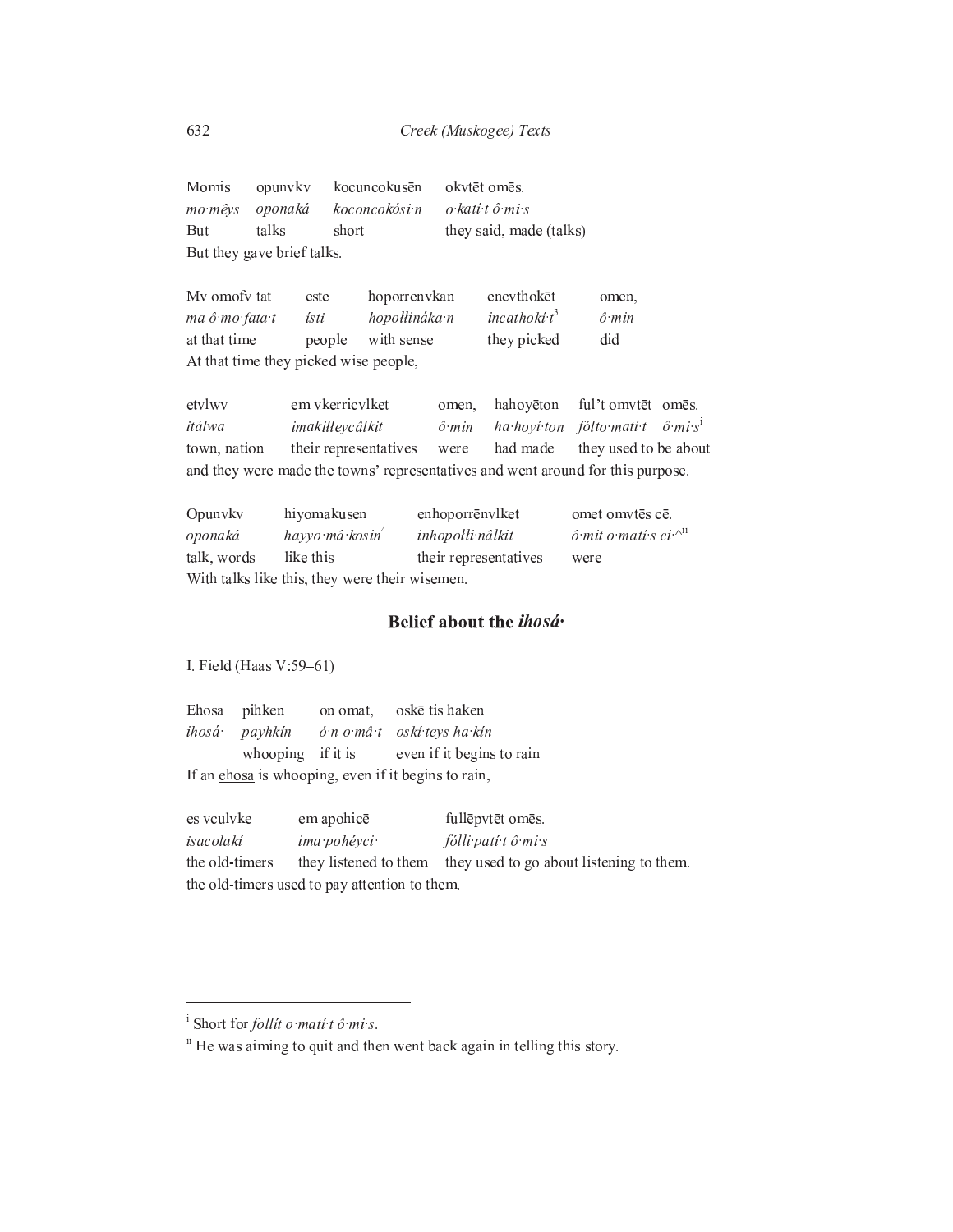Momen ohhvtvlakat este-catvke tat fayēpis ont okat mo mín ohhatalâ ka t ónt o kâ t istica takita t fá yi pêys Then further it says: the Indians if they are hunting, should be hunting Moreover they say, even when Indians are hunting,

ehosat 'sakkopanet ehosykuecen ihosá tés sákkopa nít ihósakoycín are playing with (the hunters) making them forget the chosa played with them, making them lose their way

Pihkē tis fullēpvtēt omēs. fólli patí tô mi s payhki teys they used to be around (making them forget) (when it's) whooping as they went about. So when it is going to whoop,

omvhanat, heleshayvlket pihkē omáha nâ t<sup>i</sup> 'hilisha yâlkit payhki when they're going to whoop the doctors the whooping (the *payhki*·) the medicine man knows how to make medicine

este hayat heleshakvn kerrvkēto 'hilishá kan ísti ha yâ t kiłłakí to when they make it a person to make medicine for they know how to make someone whoop,

ehosa pihkēn em pohet ihosá<sup>.</sup> payhki n ímpo hít the Ihusa whooping they ask the Ihusa and they listen to the chosa whooping

pihkē tis em palēn omēn, payhkí teys impa li n o mi n as though its whoop they were borrowing (its whoop) as though they were borrowing its whoop.

<sup>i</sup> Or: omála nâ t.